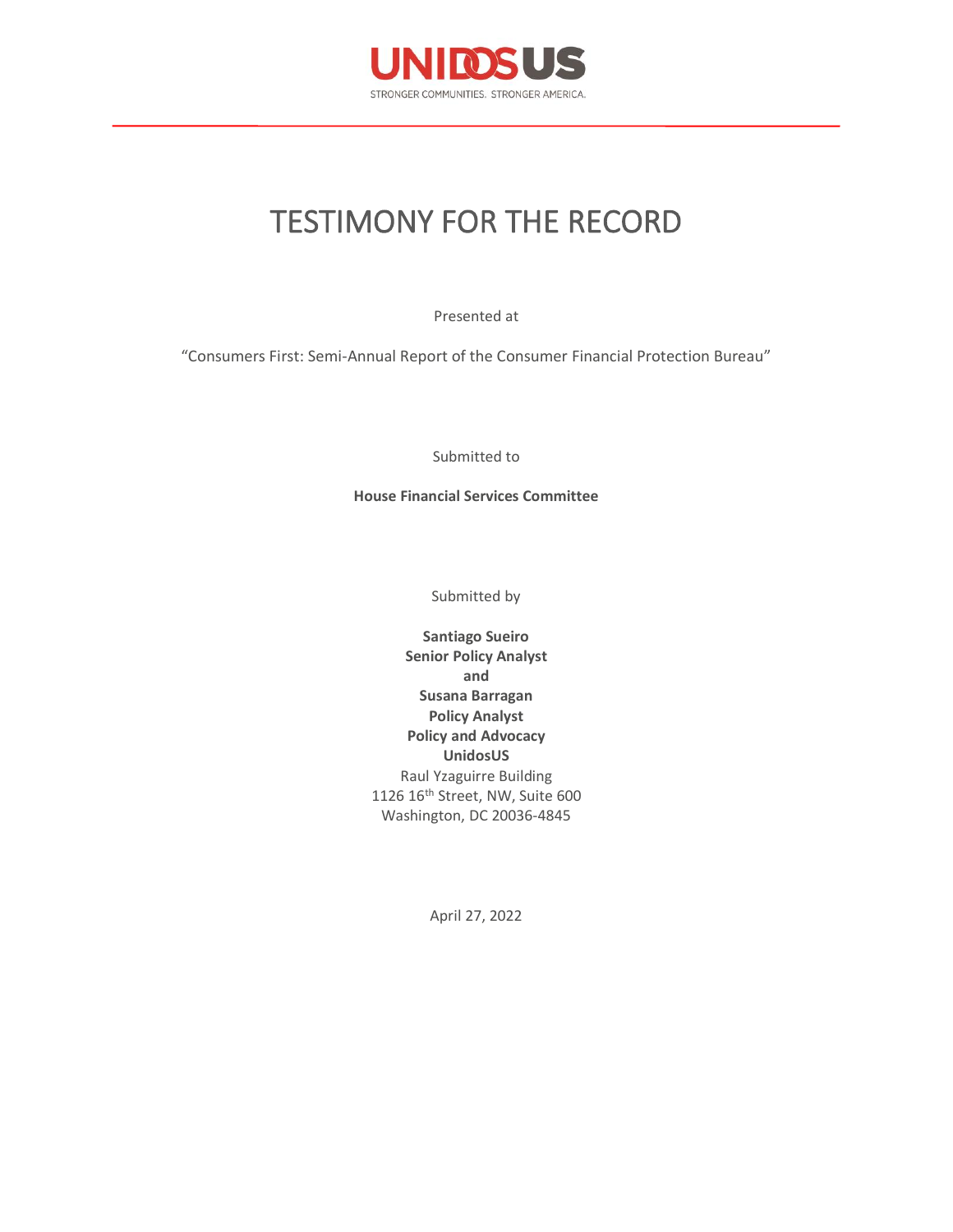UnidosUS, previously known as NCLR (National Council of La Raza), is the nation's largest Hispanic\* civil rights and advocacy organization. Through its unique combination of expert research, advocacy, programs, and an Affiliate Network of nearly 300 community-based organizations across the United States and Puerto Rico, UnidosUS simultaneously challenges the social, economic, and political barriers at the national and local levels.

UnidosUS publishes reports, provides testimony, and advocates on policies that protect consumers, make financial services more inclusive, and improve the financial well-being of lowincome people and the Latino community. For example, we supported \$500 million in funding for the Community Development Financial Institutions Fund (CDFI Fund) in the latest federal budget, as well as policies that protect consumers who receive services from the financial sector, improve pathways to becoming fully banked, and include low English proficient people and mixed-status families in the financial mainstream. Our research and reports include Banking in Color: New Findings on Financial Access for Low- and Moderate-Income Communities (2014); Profiles of Latinos and Banking—Technology: A Closer Look at Latinos and Financial Access (2015); The Future of Banking: Overcoming Barriers to Financial Inclusion for Communities of Color (2019); Latinos in Finance: Investing in Bilingual Banking and Finance Professionals (2021); Latinos, COVID-19, and Social Belonging: Voices from the Community (2021); and Closing the Latina Wealth Gap: Building an Inclusive Economic Recovery after COVID (2021).

Latinos are in a precarious moment. The federal government's response to the pandemic was critical to reducing poverty and supporting low-income people and Latinos. However, as supports such as the Child Tax Credit (CTC) expire, many find themselves struggling to make ends meet. Eight million households are behind on their rent, with Latino renters more than twice as likely as Whites to be behind on rent.<sup>1</sup> In addition, over the last seven days, roughly 135 million people had difficulty covering expenses—and such stressors are not proportionately distributed; this worry afflicts 62% of Latinos, compared to 50% of Whites.<sup>2</sup>

Despite facing serious financial challenges, Latinos are an ongoing source of growing economic potential and dynamism, and our work is fueling the country's economy. When Latinos are fully included by structures and systems, the benefits are both extraordinary and widely felt. For example, Latinos have a higher-than-average labor force participation, start businesses at more than double the overall rate for entrepreneurship, and saw their revenues grow an average of 25% over the past two years (in comparison with 19% revenue growth for White-owned businesses).<sup>3</sup> Finally, Latinos wield significant purchasing power and represent a growing customer base. In 2020, Latino spending power grew to \$1.9 trillion — an 87% increase from 2010,<sup>4</sup> and the Latino population grew to 62.1 million in 2020  $-$  a 23% increase from 2010 and the fastest growing population in the country.<sup>5</sup>

The term "Hispanic" and "Latino" are used interchangeably by the U.S. Census Bureau and throughout our materials to refer to persons of Mexican, Puerto Rican, Cuban, Central and South American, Dominican, Spanish, and other Hispanic descent; they may be of any race. Our materials may also refer to this population as "Latinx" to represent the diversity of gender identities and expressions that are present in the community.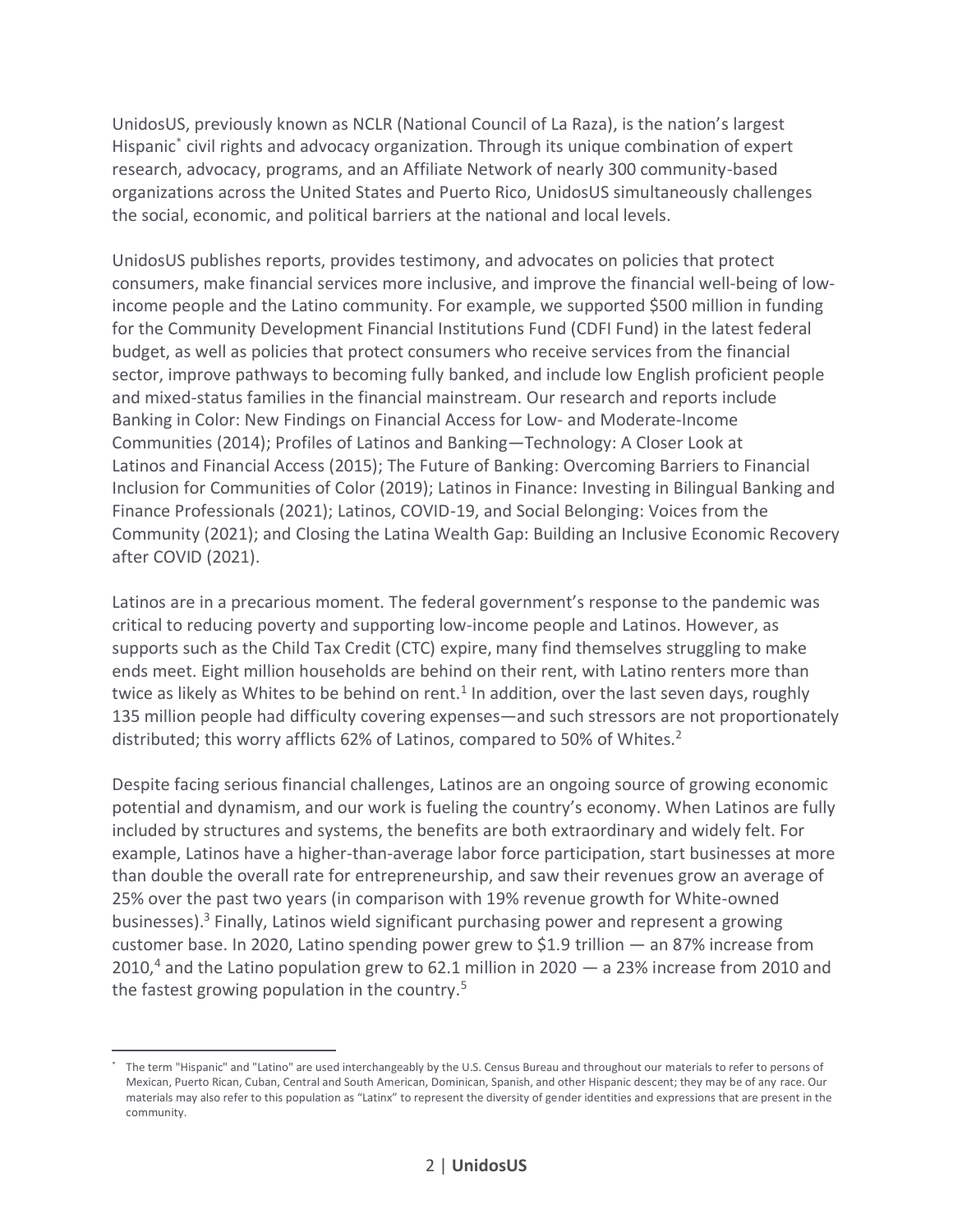Safe and affordable financial products and services provide important tools for Latinos to overcome financial challenges and build wealth. Yet many low-income people and Latinos experience high costs for banking, are shut out of the financial system, or face disparate treatment in the financial products marketplace. For example, Latinos report that they pay \$14 per month, on average, for automated teller machine (ATM), overdraft, and routine service charges on checking accounts, while Black account holders report paying \$12 a month. In contrast, Whites pay an average of \$5 per month. $6$  Moreover, as of 2019, 12% of Latinos are unbanked, compared to 2.5% of Whites.<sup>7</sup> Finally, Latinos are denied loans at almost twice the rate as Whites, and they are more likely to have a higher cost home loan if approved.<sup>8</sup>

# The CFPB's Efforts Can Help to Make the Financial Products Marketplace Fairer and More Accessible for Latinos.

UnidosUS advocated for and helped keep Consumer Financial Protection Bureau (CFPB) in the Dodd-Frank Wall Street Reform and Consumer Protection Act. We have also been a core constituency for the Bureau's efforts since its inception. The 2008 financial crisis, and the consumer exploitation that contributed to it, resulted in disproportionately high losses in wealth and equity for Latinos and Black families.

The Bureau's core purpose is to ensure that "markets for consumer financial products and services are fair, transparent, and competitive."<sup>9</sup> Its statutory powers allow it to develop rules and enforcement mechanisms to protect consumers from "unfair, deceptive, or abusive acts and practices and from discrimination."<sup>10</sup>

The CFPB's role as a consumer-centered agency can allow it, when properly used, to mitigate the negative impacts of specific aspects of the financial marketplace for lower- and middleincome Latinos. For this reason, the work of the Bureau is of keen interest to the civil rights community, including the Latino community. This testimony touches on several key themes that are relevant for Latino financial well-being.

In a few specific areas, the Bureau is helping to make the financial products marketplace fairer and more accessible for Latinos. As we elaborate below, we find the following current lines of inquiry to be useful:

- The Bureau is collecting comments on a Request for Information (RFI) regarding fees imposed by consumer financial products and services providers with a special focus on excessive and unnecessary fees.
- The Bureau's oversight of invaluable mortgage loan data, known as Home Mortgage Disclosure Act (HMDA) data, allows government agencies and consumer advocates to identify disparate lending patterns and possible unfair treatment.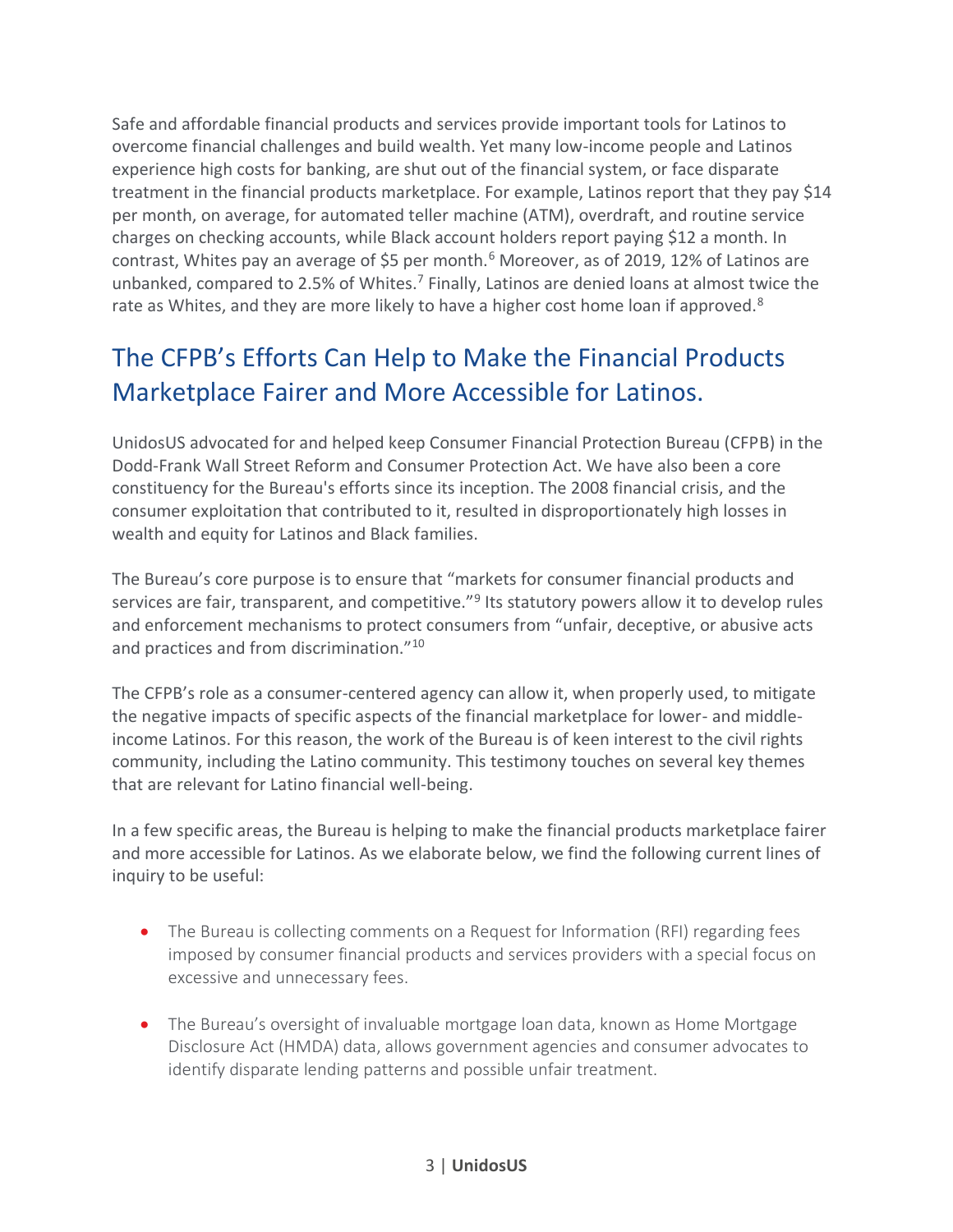- The CFPB is investigating enforcement avenues and data regarding Buy Now, Pay Later (BNPL) products.
- The CFPB has translated forms that facilitate access to critical lines of aid and loss mitigation options for Spanish-speaking Latinos.

Despite these efforts, low-income people and Latinos continue to face high costs and steep barriers to entry into the financial system. The CFPB should continue to move forward with efforts to make the financial system accessible for Latinos, ensure that new and emerging financial products are safe, and reduce unnecessary and excessive costs.

Finally, we urge recognition of the point that personnel is policy. While the CFPB has potential to assist the community, it is equally true that the Bureau could do more to ensure that lowincome people and Latinos are included in the decision-making process by hiring more diverse staff and creating platforms for community-based organizations to provide input.

# Language Barriers Keep Too Many Latinos Out of the Financial Mainstream.

Language barriers limit the ability of nearly 26 million limited-English-proficient (LEP) consumers in the United States to obtain responsible financial products and ultimately, to build wealth at the same rate as their peers.<sup>11</sup> A report by the Urban Institute found that neighborhoods with a high concentration of LEP speakers had homeownership rates five percentage points lower than those with a median concentration of LEP residents.<sup>12</sup>

Considering the country's current economic headwinds, LEP consumers must also weather additional obstacles that hamper their access to much-needed aid. UnidosUS recognizes that the Bureau has quickly acted within its authority to help LEP consumers and prevent eviction and foreclosures. Its work translating early intervention notices into Spanish and its multilingual housing help information on imperative federal aid programs such as Emergency Rental Assistance (ERA) and Homeowner Assistance Fund (HAF) facilitate access to these services for LEP consumers.

However, LEP consumers and homeowners remain especially vulnerable to evictions and foreclosures. Federal loss mitigation policies are helping many homeowners keep their homes and wealth during the pandemic. But delayed rollouts and inequitable implementation are leaving some homeowners experiencing financial stress and placing them at risk of losing their homes.

This is particularly true of low-income homeowners, homeowners of color, and LEP homeowners. An analysis in 2017 by Freddie Mac and Fannie Mae found that providing translated documents eliminates significant barriers that prevent or delay LEP borrowers'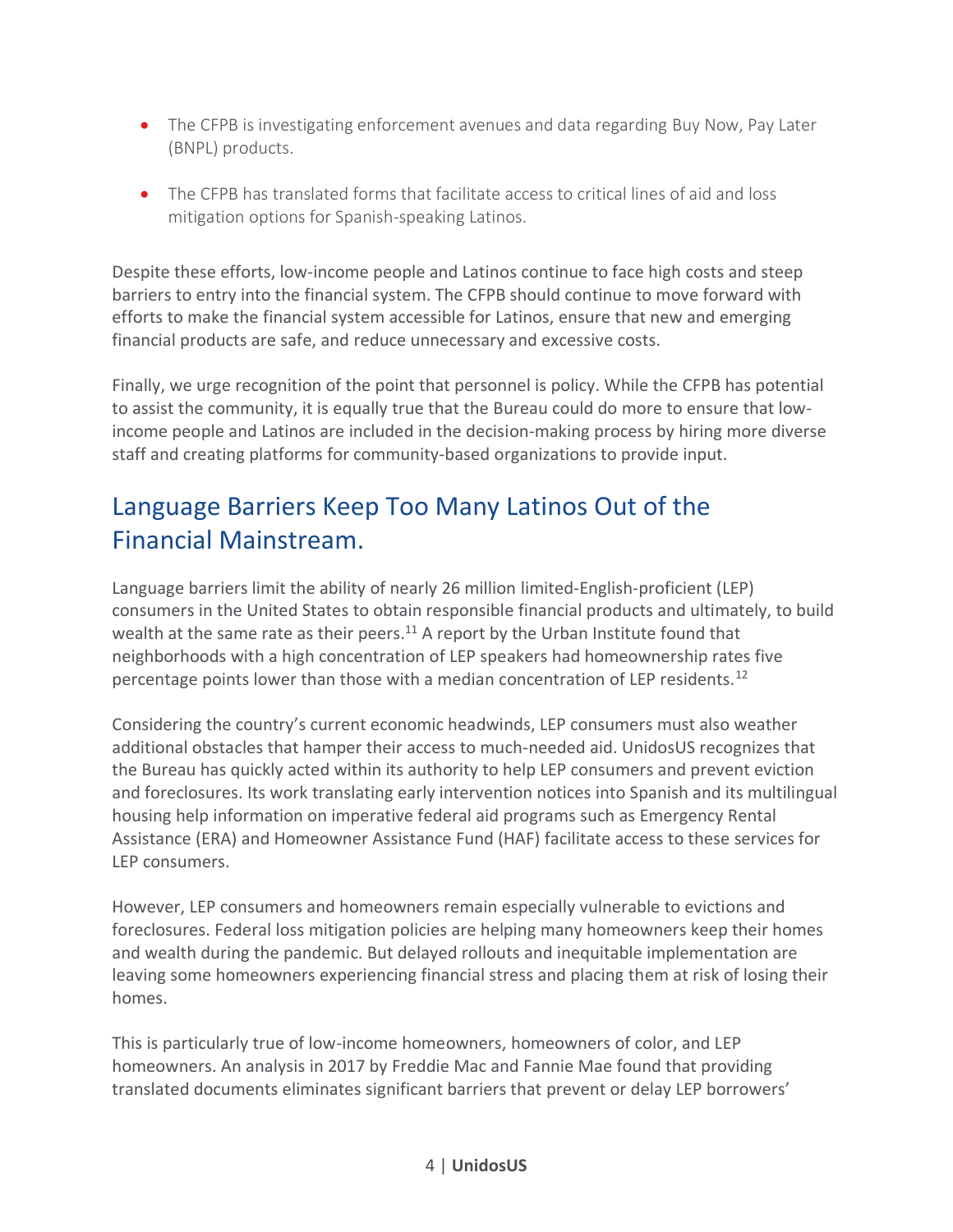ability to buy a home.<sup>13</sup> Servicers also identified language barriers as a primary obstacle to communicating with LEP borrowers.<sup>14</sup> Yet the industry too often fails to provide translated documents, and there are limited data on the use of translated documents and borrowers' language preferences.

#### **We urge the CFPB to continue its effort in this area and recommend the following steps:**

- 1. Explore barriers to industry use of translated documents, track and publish servicing data disaggregated by race, ethnicity, and language preference, and monitor phone metrics regarding language access.
- 2. Encourage servicers to link to available translated foreclosure prevention materials from the Bureau and the Federal Housing Finance Agency's (FHFA) Mortgage Translations Online Clearinghouse.
- 3. Provide translated templates of high priority mortgage servicing documents, including, but not limited to:
	- a. Notice to a borrower who submitted an application for loss mitigation related to how to make that application complete.<sup>15</sup>
	- b. Notice of a complete application.<sup>16</sup>
	- c. Notice to a borrower who has been given a forbearance.<sup>17</sup>
	- d. Any other rules referenced in the Bureau's Loss Mitigation Rule.<sup>18</sup>

### The Equity and Consumer Impacts of Emergent Financial Products and Services Should Be Monitored.

As we explore exactly what an inclusive economy looks like for Latino communities, we are actively monitoring the data about the impact and growing prevalence of Buy Now, Pay Later (BNPL) products. The BNPL sector is experiencing explosive levels of growth, including a 300% increase in the number of consumers who have used a BNPL product since  $2018^{19}$  Such products are often marketed as an affordable, no-fee financing alternative to consumers who may be shut out of the credit market.

Although BNPL products are described as a lower-cost alternative to other forms of credit, new data show that they often have hidden costs. For instance, a February 2021 survey found that use of these products increased consumers' overall spending and preceded a drop in credit scores after a missed payment for 72% of the survey respondents.<sup>20</sup> Recent data also shows a troubling correlation between BNPL users and those who previously had overdrawn banking accounts.<sup>21</sup> And new research shows that Black and Hispanic Americans are more likely to use BNPL products than are their non-Hispanic White peers.<sup>22</sup> Moreover, the "Big Three" credit reporting bureaus (TransUnion, Equifax, and Experian) recently announced plans to include BNPL loans on credit reports.<sup>23</sup>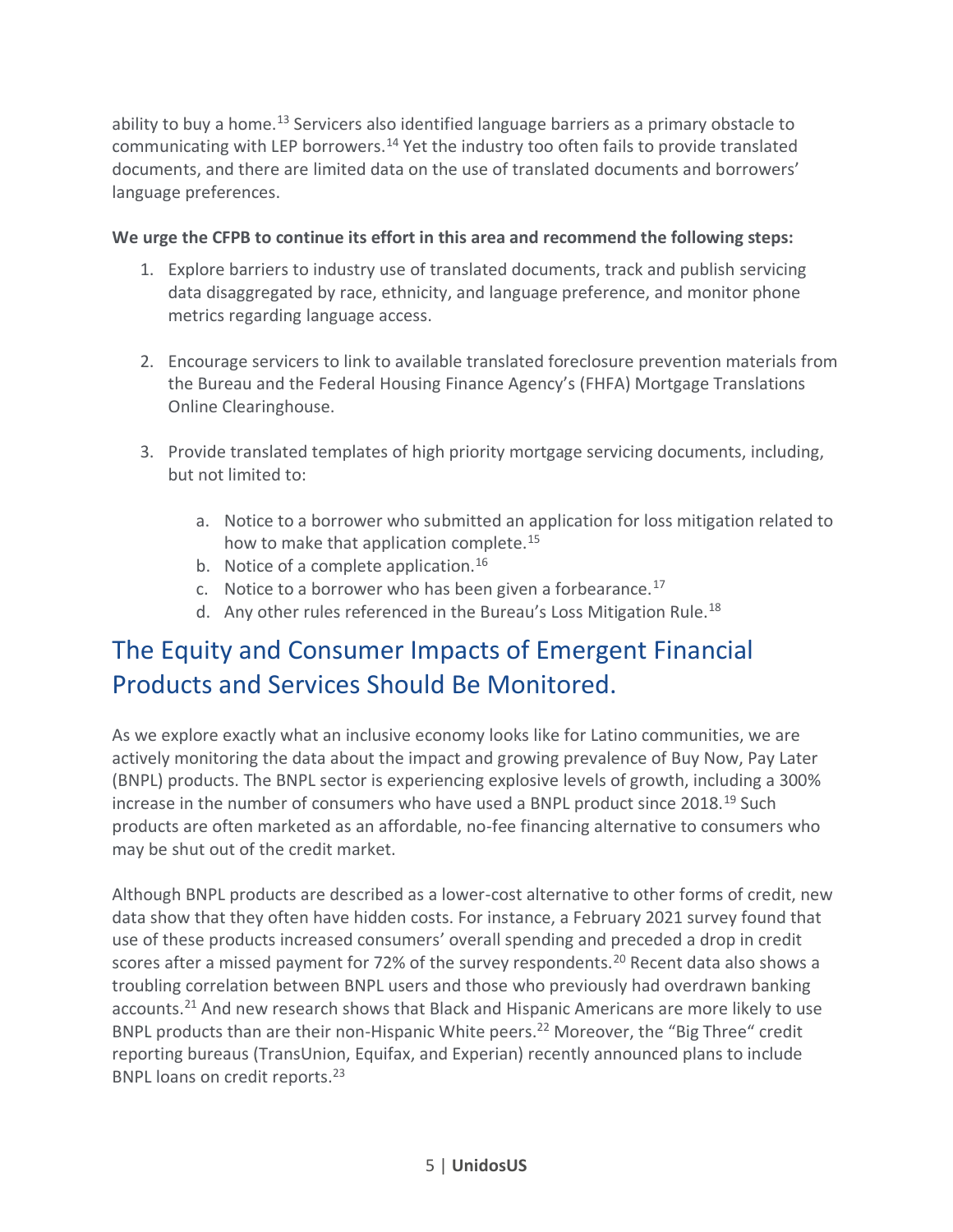BNPL products are playing a larger role in consumers' lives, prompting an urgency to understand as much as we can about their impacts on consumers. UnidosUS supports the Bureau's recent inquiry into BNPL companies and its support for greater market transparency.

### Latinos Routinely Pay Excessive and Unnecessary Fees, Fines, and Excessive Costs.

As described below, Latinos face high costs in deposit accounts, credit cards, and small dollar loans. On deposit accounts, Latinos pay high levels of maintenance fees, minimum balance fees, and overdraft fees. In 2021, average monthly fees for checking accounts that are not free hit a record high of \$16.35.<sup>24</sup> While the average maintenance fees on all checking accounts was \$7.63, Latino and Black customers paid the highest amount in monthly fees (\$12.45 and \$18.29, respectively).<sup>25</sup> According to a 2018 report, small and community Main Street banks generally require an average daily or monthly minimum balance of at least \$626 to avoid fees in a majority White neighborhood, compared to \$749 in majority Latino neighborhoods, and \$871 in majority Black neighborhoods.<sup>26</sup>

According to the CFPB, banks charged an estimated \$15.47 billion in overdraft and nonsufficient funds (NSF) fees in 2019.<sup>27</sup> Importantly, a whopping 80% of fees were charged to 9% of consumers.<sup>28</sup> An analysis by the Financial Health Network found that "low- to moderateincome households were nearly twice as likely to overdraft than higher-income households. Black and Latinx households with accounts were also far more likely to report an overdraft on their account than White households (1.9 times as likely, and 1.4 times as likely, respectively)."<sup>29</sup>

Credit card fees and fines are also significant for low-income people and Latinos. According to data from the Federal Reserve Board, financial institutions—including credit card companies charged nearly \$14 billion in late fees in 2019 and about \$12 billion in 2020.<sup>30</sup> A recent CFPB analysis of these data found that, "consumers with superprime scores hold 59% of card accounts but pay only 21% of late fee volumes; by contrast, consumers with deep subprime scores hold about 6% of card accounts but generate 24% of late fee volumes."<sup>31</sup>

More data are needed to better understand whether such late fees are disproportionately charged to specific racial and ethnic groups. The CFPB intends to collect racial data to better inform its future work, stating, "existing data available to the Bureau do not allow the Bureau to fully examine the disparity in use, cost, and availability of credit cards by racial groups. The Bureau intends to explore options to incorporate racial data in its data sources to inform its future work."<sup>32</sup>

We support the CFPB's recent request for information on excessive fees that are generally not subject to competitive market pressures and have identified a range of fees that disproportionately impact Latinos, as well as major areas for further investigation by the Bureau.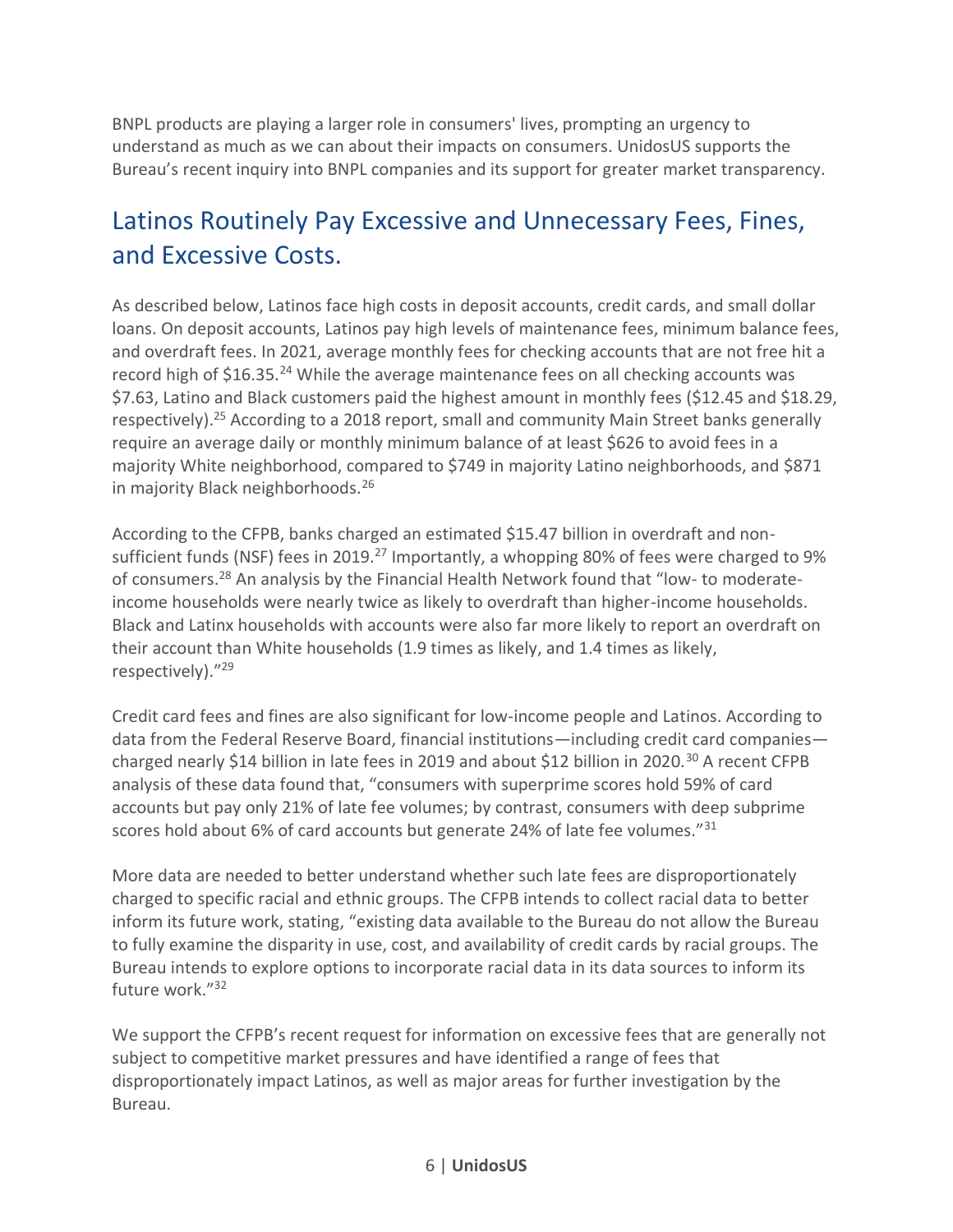# Conclusion: The CFPB's Focus on Excessive Fees, New and Emerging Financial Products, and Language Access is Helpful to Latino Consumers, yet More Can Be Done.

The evidence is clear: Latinos experience inequitable access to and high costs within the financial system. Low-income people and Latinos are prevented from accessing tools to build their financial wellbeing and pay excessive fees to wealthy institutions. Reducing excessive fees, monitoring new financial products, and improving language excess in the financial system are crucial components to address inequality and building wealth for Latinos. We support the CFPB's efforts to ensure that financial products are fair, transparent, and competitive, and we ask that Congress provide the CFPB with the support it needs to fulfill its core purpose and obligations.

At the same time, the Bureau can do more to protect vulnerable communities. For example, the Bureau still lacks disaggregated data to assess the impact of excessive fees in credit card usage and other financial products on Latinos. Furthermore, the CFPB previously failed to enforce fair lending laws<sup>33</sup> and occasionally waters down its enforcement power through no-action letters with problematic implications for Latino consumers.<sup>34</sup> In addition, above we flagged specific steps that would assist LEP consumers in this moment as the housing crisis continues.

The CFPB could also improve its hiring diversity, particularly at the top levels which would ensure that Latino perspectives are represented in their decisions. After all, it is important that all institutions reflect the diversity of the consumer base that they are trying to help.

#### **Notes**

<sup>&</sup>lt;sup>1</sup> U.S. Census Bureau, "Week 44 Household Pulse Survey: March 30-April 11," Housing Tables, <https://www.census.gov/data/tables/2022/demo/hhp/hhp44.html> (accessed April 20, 2022), Table 1b.

<sup>&</sup>lt;sup>2</sup> U.S. Census Bureau, "Week 44 Household Pulse Survey: March 30-April 11," Spending Tables, <https://www.census.gov/data/tables/2022/demo/hhp/hhp44.html> (accessed April 20, 2022), Table 1.

<sup>&</sup>lt;sup>3</sup> Orozco, Marlene, Et. Al. "Research Report: 2020 State of Latino Entrepreneurship," Stanford Graduate School of Business. February 2020. <https://www.gsb.stanford.edu/sites/default/files/publication-pdf/report-2020-state-oflatino-entrepreneurship.pdf>

<sup>4</sup> "The Multicultural Economy: 2021," Selig Center. August 2021. [https://estore.uga.edu/C27063\\_ustores/web/product\\_detail.jsp?PRODUCTID=9296](https://estore.uga.edu/C27063_ustores/web/product_detail.jsp?PRODUCTID=9296)

<sup>5</sup> Nicholas Jones, Rachel Marks, Roberto Ramirez, and Merarys Rios-Vargas, "2020 Census Illuminates Racial and Ethnic Composition of the Country," U.S. Census Bureau (stories), August 12, 2021, [https://www.census.gov/library/stories/2021/08/improved-race-ethnicity](https://www.census.gov/library/stories/2021/08/improved-race-ethnicity-measures-reveal-united-statespopulation-much-moremultiracial.html#:~:text=The%20Hispanic%20or%20Latino%20population,origin%20grew%204.3%25%20since%202010)[measures-reveal-united-statespopulation-much](https://www.census.gov/library/stories/2021/08/improved-race-ethnicity-measures-reveal-united-statespopulation-much-moremultiracial.html#:~:text=The%20Hispanic%20or%20Latino%20population,origin%20grew%204.3%25%20since%202010)[moremultiracial.html#:~:text=The%20Hispanic%20or%20Latino%20population,origin%20grew%204.3%25%20since%202010.](https://www.census.gov/library/stories/2021/08/improved-race-ethnicity-measures-reveal-united-statespopulation-much-moremultiracial.html#:~:text=The%20Hispanic%20or%20Latino%20population,origin%20grew%204.3%25%20since%202010)

<sup>6</sup> Michelle Fox. "Latinos, Blacks pay over twice as much in bank fees, survey finds." NBC News, January 13, 2021. [https://www.nbcnews.com/news/latino/latinos-blacks-pay-over-twice-much-bank-fees-survey-finds-n1254145.](https://www.nbcnews.com/news/latino/latinos-blacks-pay-over-twice-much-bank-fees-survey-finds-n1254145)

<sup>7</sup> Federal Deposit Insurance Corporation, 2017: FDIC National Survey of Unbanked and Underbanked Households (Washington, DC: FDIC, October 2018), [https://www.fdic.gov/householdsurvey/2017/2017report.pdf.](https://www.fdic.gov/householdsurvey/2017/2017report.pdf)

<sup>8</sup> Julissa Arce, "Latinos lead homeownership, but systemic barriers remain," UnidosUS Blog, October 28, 2021, [https://www.unidosus.org/blog/2021/10/28/latinos-lead-homeownership-but-systemic-barriers-remain/.](https://www.unidosus.org/blog/2021/10/28/latinos-lead-homeownership-but-systemic-barriers-remain/)

<sup>&</sup>lt;sup>9</sup> United States Code, 2006 Edition, Supplement 5, Title 12 - BANKS AND BANKING, U.S.C. § 5511(a), 111th Congress, Congress.gov, (7/21/2010)[, https://www.congress.gov/bill/111th-congress/house-bill/4173.](https://www.congress.gov/bill/111th-congress/house-bill/4173)